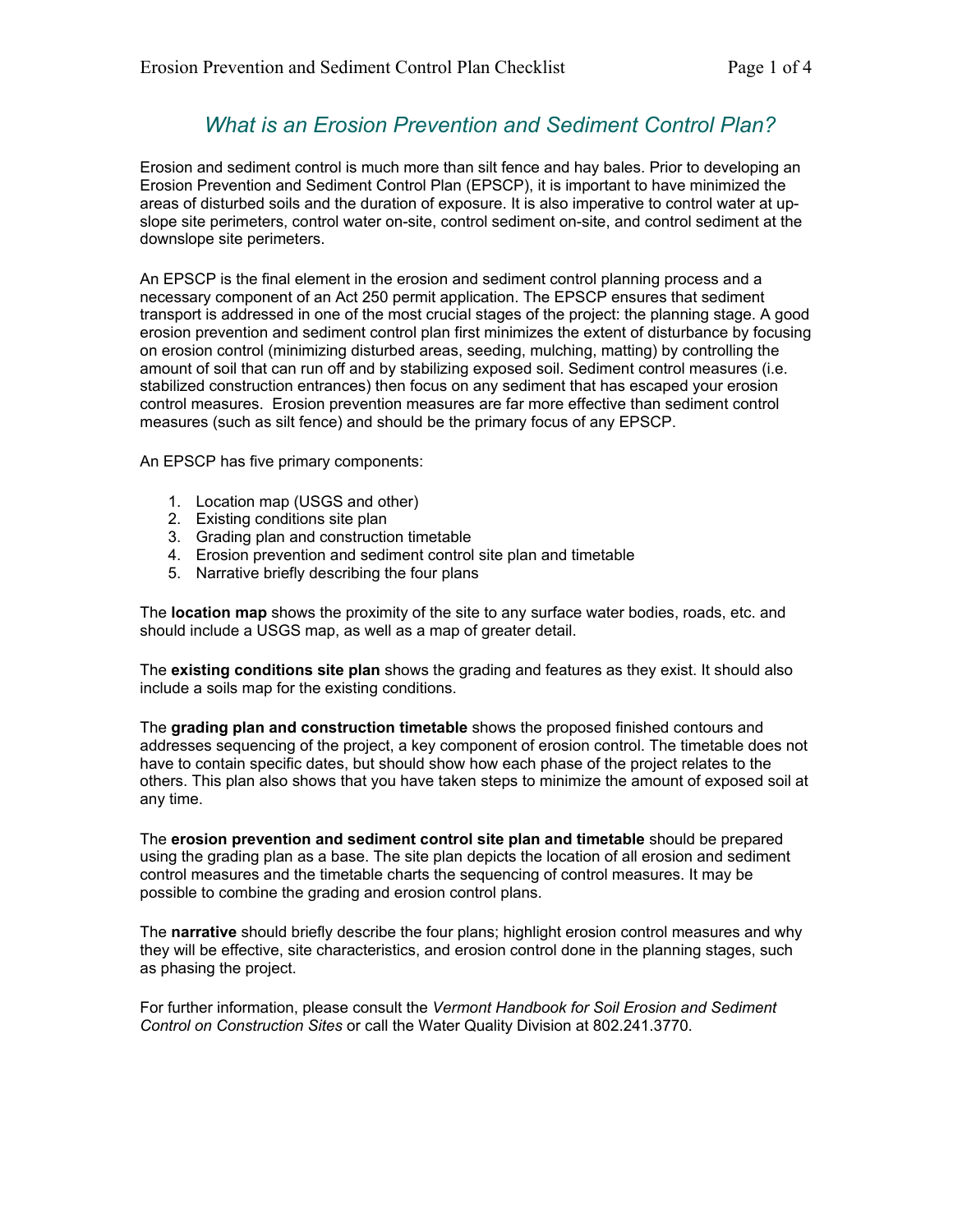# **1. Location Map (small scale, 7 1/2 minute U.S.G.S quadrangle)**

property lines of the project

 $\Box$  critical natural or man-made features within 3000 feet of the project, including streams,

ponds, wetlands, roads, buildings, and utilities

sufficient nearby features to allow reviewer to locate the site for an inspection

## **2. Existing Conditions Site Plan (scale 1" = 100' or larger)**

existing topographic contours (5 feet or smaller interval)

drainageway, water features

- general vegetative cover types within 200 feet of water features (e.g. field, hardwood forest, grass etc.)
- vegetative cover types in all proposed disturbance areas and areas receiving and treating runoff from the construction site
- $\Box$  soil map and key
- $\Box$  identified sensitive areas (e.g. steep slopes, erodible soils, wet areas)
- $\Box$  structures, roads, utilities
- north arrow, scale, date, elevation datum
- $\Box$  property lines

# **3. Grading Plan and Construction Timetable (scale 1" = 100' or larger)**

- existing and proposed topographic contours
- limits of soil disturbance and method to be used for demarcation of these limits on site
- $\Box$  areas of various construction phases, including sequential and concurrent activities
- proposed structures, roads, utilities
- location of topsoil stockpiles, staging areas, equipment storage, and refueling/maintenance areas and stump disposal areas
- $\Box$  location of disposal areas for excess soil (include map if off-site)
- **L** boundaries for undisturbed riparian buffers
- north arrow, scale, date, elevation datum
- $\Box$  property lines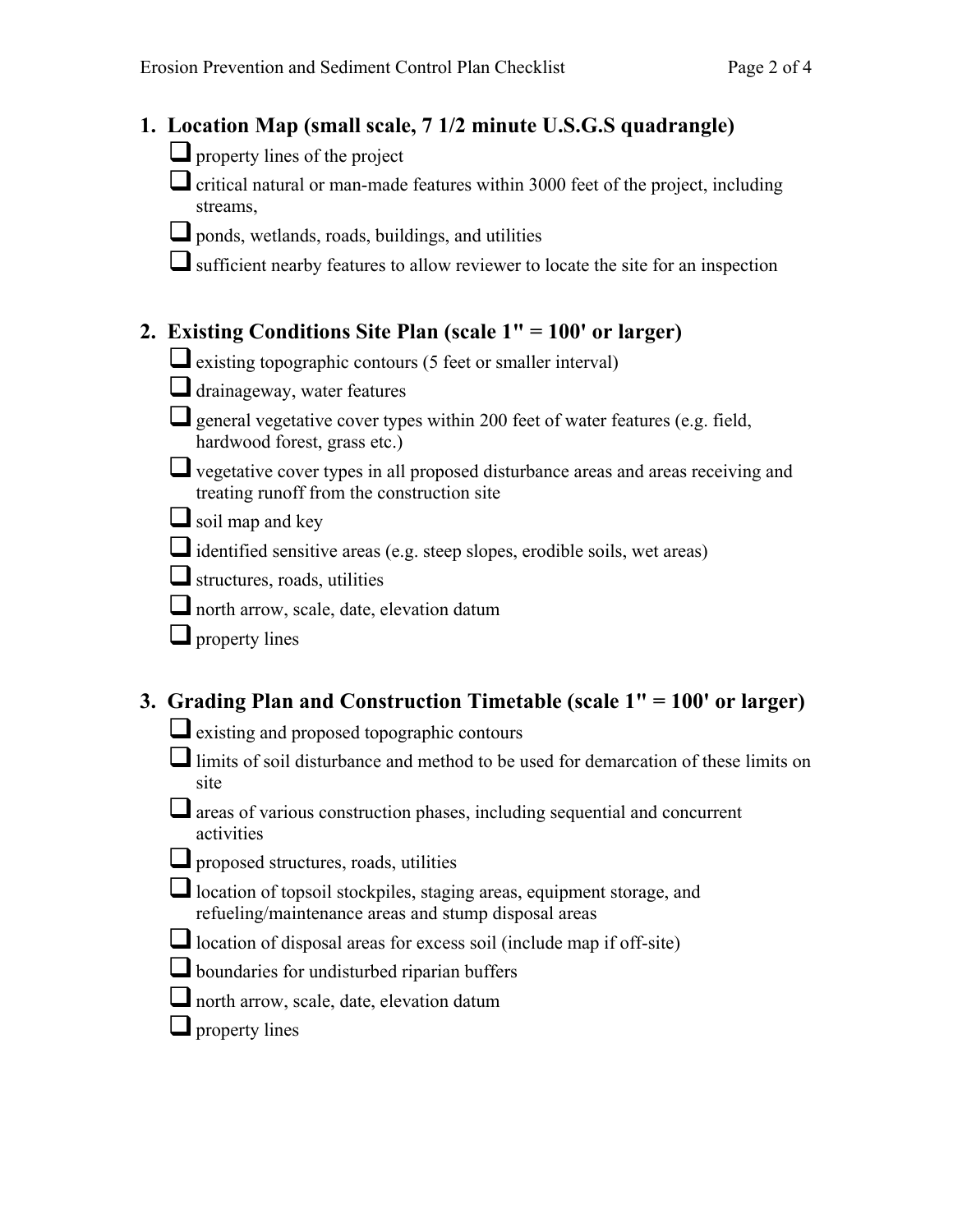#### **4. Erosion Prevention and Sediment Control Plan (scale 1" = 100' or larger)**

| $\mathcal{L}$ ait 1 $\mathcal{L}$ 100 01 Iai 2ti $\mathcal{L}$                      |
|-------------------------------------------------------------------------------------|
| $\Box$ limits of soil disturbance                                                   |
| riparian conservation buffer limits and method to be used for demarcation           |
| location of all structural erosion and sediment control measures and details        |
| location of areas to be seeded and mulched                                          |
| $\Box$ stormwater pathways                                                          |
| $\Box$ erosion control matting on slopes greater than 3:1                           |
| no hay bales or silt fence running across contours or in areas of concentrated flow |
| chart of inspection and maintenance schedule of all control measures                |
| I name and phone number of on-site coordinator                                      |
| storm sewer inlets adequately protected (detail required)                           |
| stabilized construction entrance shown (detail required)                            |
| north arrow, scale, date, elevation datum                                           |
|                                                                                     |

Note: If necessary to convey the sequential nature of construction activities and associated erosion and control implementation, several plans sheets showing successive site conditions are recommended.

# **5. Narrative**

 $\Box$  general description of project

#### *Site Inventory and Analysis*

- $\Box$  site drainage characteristics (up and down-gradient)
- $\Box$  drainage, waterways, bodies of water
- topography, existing roads, buildings, utilities
- $\Box$  vegetation
- $\Box$  soils
- **Q** proximity to natural or man-made water features

# *Grading Plan and Timetable*

- $\Box$  description of proposed grading, seasonal limitations
- $\Box$  timetable of all major construction and earth change activities, including stabilization methods for winter